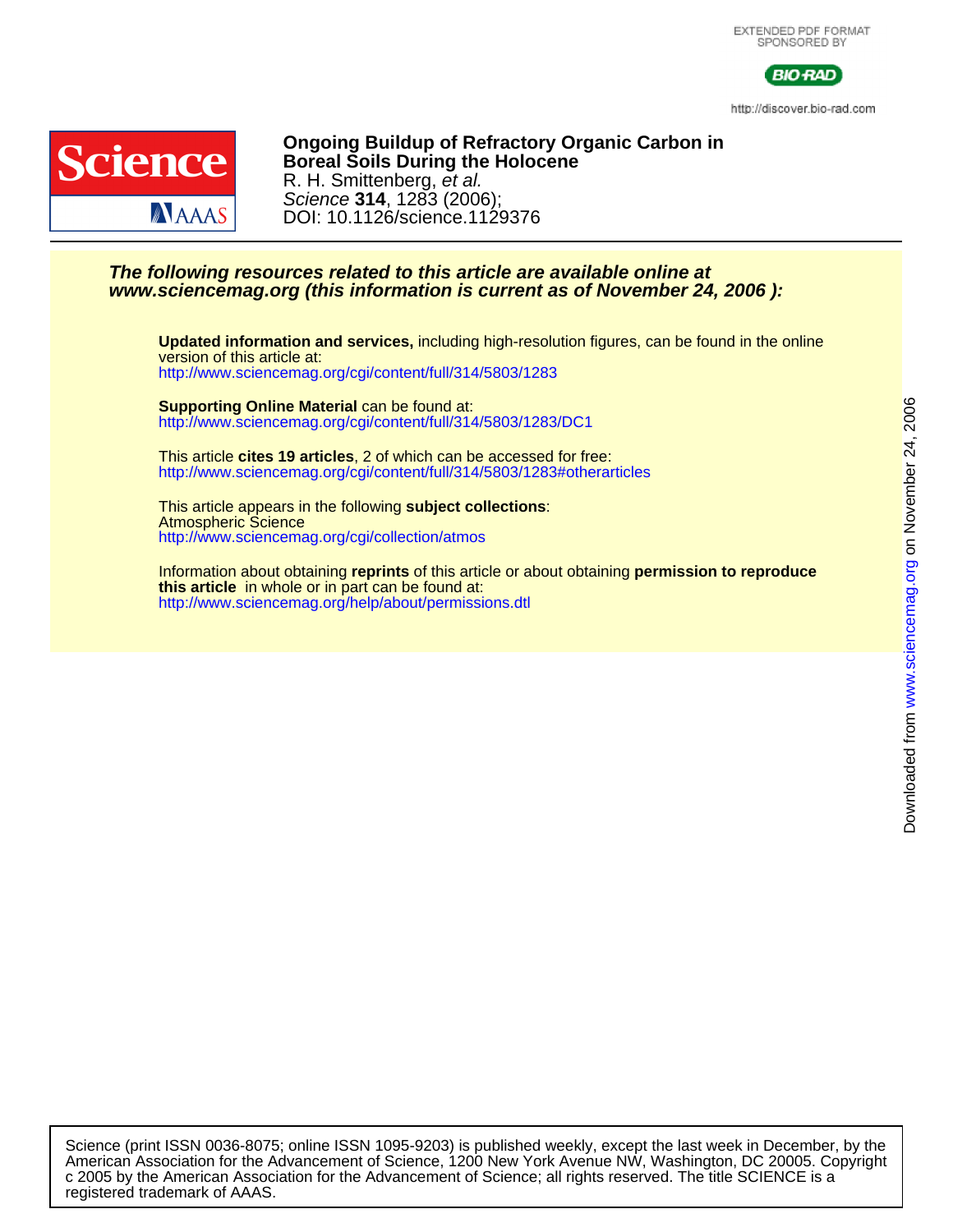period in less than a million years would require a YORP acceleration rate a factor of five times as high as at present, which is plausible if Alpha's initial mass distribution were less symmetric than it is now. Once Beta formed, continued rotational acceleration of Alpha would be regulated as described previously, the resurfacing making the system more symmetric and diminishing YORP's effectiveness over time.

Could KW4 have formed in the main asteroid belt and subsequently migrated into an Earth-crosser? Recent discoveries reveal a substantial population of small, inner main-belt binaries with characteristics similar to near-Earth binaries (33). Collisions and YORP can form binaries within the main belt, but formation by tidal flybys is extremely unlikely. If KW4 formed in the main belt, then its age must be on the order of  $10<sup>8</sup>$  years and it must have survived multiple close-Earth approaches (3) that could have strongly excited it while avoiding any that could disrupt it. Thus, formation of KW4 in a near-Earth orbit through some combination of tidal and YORP torques seems more likely.

#### References and Notes

- 1. J. L. Margot et al., Science 296, 1445 (2002).
- 2. H. Kinoshita, Publ. Astron. Soc. Jpn. 24, 423 (1972).
- 3. S. J. Ostro et al., Science 314, 1276 (2006); published online 12 October 2006, 10.1126/science.1133622.
- 4. A. J. Maciejewski, Celestial Mech. Dyn. Astron. 63, 1 (1995).
- 5. R. A. Werner, D. J. Scheeres, Celestial Mech. Dyn. Astron. 91, 337 (2005).
- 6. E. G. Fahnestock, D. J. Scheeres, Celestial Mech. Dyn. Astron., in press.
- 7. This polyhedral formulation reduces the mutual potential to a series of joint summations over the facets of each model, 9108 for Alpha and 2292 for Beta. The number of

operations for each evaluation of the mutual potential, force, and moment is on the order of the product of those numbers, or 21 million.

- 8. T. Lee, M. Leok, N. H. McClamroch, available at http://arxiv.org/abs/math.NA/0508365.
- The complete equations of motion, model, and an animation are available as supporting material on Science Online.
- 10. Over time scales of 77,000 years, N-body gravitational perturbations cause KW4's argument of perihelion to circulate and its eccentricity, inclination, and perihelion distance to oscillate significantly, while its semimajor axis remains approximately constant as a result of a Kozai resonance (34). KW4's heliocentric eccentricity and perihelion vary between current values of  $e = 0.68$  and  $q =$ 0.20 AU to  $e = 0.81$  and  $q = 0.12$  AU, and its heliocentric inclination varies from 39° (currently) to 14°.
- 11. P. Farinella, Icarus 96, 284 (1992).
- 12. W. F. Bottke Jr., H. J. Melosh, Icarus 124, 372 (1996).
- 13. J. A. Burns, V. S. Safronov, Mon. Not. R. Astron. Soc. 165, 403 (1973).
- 14. G. Colombo, Astron. J. 71, 891 (1966).
- 15. A more detailed description is provided in the
- supplemental material. 16. V. Guibout, D. J. Scheeres, Celestial Mech. Dyn. Astron. 87, 263 (2003).
- 17. A. Fujiwara et al., Science 312, 1330 (2006).
- 18. D. J. Scheeres, Stability of Binary Asteroids Formed Through Fission [#1632], abstract presented at the 37th Lunar and Planetary Science Conference (2006).
- 19. C. D. Murray, S. F. Dermott, Solar System Dynamics (Cambridge Univ. Press, Cambridge, 1999), pp. 160–174.
- 20. Typical values for rocky bodies are  $\mu_{rock} =$  $5 \times 10^{10}$  Nm<sup>-2</sup> and  $Q = 100$ .
- 21. H. He, T. J. Ahrens, Int. J. Rock Mech. Min. Sci. Geomech. 31, 525 (1994).
- 22. The supporting material provides additional details on this calculation.
- 23. D. P. Rubincam, Icarus 148, 2 (2000).
- 24. The effect of solar radiation forces on Beta may also influence orbital evolution via the Binary YORP effect (35). Applying the theory in (35) to the KW4 system predicts that the orbit is shrinking at a rate of 0.8 m per year. Such rapid collapse seems inconsistent with the existence of the system unless it formed very recently.
- 25. The YORP rotational acceleration is found by applying Rubincam's method (24) to the Alpha model and averaging over one heliocentric orbit period.
- 26. D. J. Scheeres, J. Bellerose, *Dyn. Syst. Int. J.* 20, 23 (2005).
- 27. I. K. Miller et al., Icarus 155, 3 (2002).
- 28. K. J. Walsh, D. C. Richardson, Icarus 180, 201 (2006). 29. D. C. Richardson, K. J. Walsh, Annu. Rev. Earth Planet. Sci. 34, 47 (2006).
- 30. F. Roig, R. Duffard, P. Penteado, D. Lazzaro, T. Kodama, Icarus 165, 355 (2003).
- 31. D. G. Korycansky, Astrophys. Space Sci. 291, 57 (2004).
- 32. W. F. Bottke Jr., D. Vokrouhlický, D. P. Rubincam,
- M. Broz, Asteroids III, Bottke et al., Eds. (Univ. Arizona Press, Tucson, 2002), p. 405.
- 33. P. Pravec et al., Icarus 181, 63 (2006).
- 34. G. F. Gronchi 2006. NEODys Web site. http://newton.dm. unipi.it/cgi-bin/neodys/neoibo?objects:1999KW4;main.
- 35. M. Ćuk, J. A. Burns, Icarus 176, 418 (2005).
- 36. Research at the University of Michigan was supported by NASA's Planetary Geology and Geophysics Program, by the Jet Propulsion Laboratory (JPL) California Institute of Technology (Caltech) Director's Research and Development Fund, and by the Air Force Office of Scientific Research. Some of this work was performed at JPL Caltech under contract with NASA. The supercomputers used in this investigation were provided by funding from JPL Institutional Computing and Information Services and NASA Directorates of Aeronautics Research, Science, Exploration Systems, and Space Operations. This material is based in part on work supported by NASA under the Science Mission Directorate Research and Analysis Programs. C.M. was partially supported by NSF grant AST-0205975. J.L.M. was supported in part by NASA grant NNG04GN31G. P.P. and P.S. were supported by the Grant Agency of the Czech Republic, Grant 205/05/0604.

### Supporting Online Material

www.sciencemag.org/cgi/content/full/1133599/DC1 SOM Text Figs. S1 to S4 References and Notes Movie S1

8 August 2006; accepted 4 October 2006 Published online 12 October 2006; 10.1126/science.1133599 Include this information when citing this paper.

## Ongoing Buildup of Refractory Organic Carbon in Boreal Soils During the Holocene

R. H. Smittenberg, $^{1*}$  T. I. Eglinton, $^2$  S. Schouten, $^1$  J. S. Sinninghe Damsté $^1$ 

Radiocarbon ages of vascular plant wax–derived n-alkanes preserved in well-dated Holocene sediments in an anoxic fjord (Saanich Inlet, Canada) were found to be not only substantially older than the depositional age but increasingly so during the Holocene. Assuming that  $n$ -alkanes serve as a proxy for recalcitrant terrigenous organic matter, this indicates that the accumulation of refractory organic carbon in soils that developed after the deglaciation of the American Pacific Northwest is ongoing and may still be far from equilibrium with mineralization and erosion rates.

**Example 3** stimated at ~1500 Pg, soil organic carbon<br>(SOC) constitutes the largest active OC<br>pool on the globe (1, 2), and consequently<br>the fluxes of OC to and from this reservoir are (SOC) constitutes the largest active OC  $\blacktriangle$ pool on the globe (1, 2), and consequently the fluxes of OC to and from this reservoir are important for the carbon budgets in the bio- and geosphere (1, 3). Refractory organic matter makes up approximately half of the SOC pool because of its resistance to degradation (4), and it is this pool that is ultimately responsible for long-term terrestrial carbon storage  $(1, 5)$ . How-

ever, our understanding of the long-term buildup of SOC is largely derived from studies of presentday soils, and there is a paucity of temporal records of SOC dynamics. Because of its complex and heterogeneous nature, the accumulation, erosion, and especially mineralization rates of refractory SOC are hard to determine, which hinders modeling of fluxes to and from this carbon pool  $(1, 3, 4, 6)$ . For instance, the extent to which the higher-latitude soils and peats have

been, or still are, expanding and/or changing in composition after their initial buildup after the most recent deglaciation remains an open question  $(1, 3, 5, 6)$ . Data to substantiate hypotheses about the global carbon cycle over millennial time scales are very limited, and for the terrigenous component of this cycle, depend mainly on soil chronosequences (7, 8); mass balance studies of various SOC pools, aided by radiocarbon analysis (6); vegetation reconstructions coupled with soil carbon content (9); and models (4). A limiting factor in these studies is that they rely on inventories of biomass and active soil, whose properties have probably changed over time.

Coastal and lake sediments contain a temporal record of soil organic matter delivered from adjacent watersheds, and these records may

<sup>&</sup>lt;sup>1</sup>Department of Marine Biogeochemistry and Toxicology, Royal Netherlands Institute of Sea Research, Post Office Box 59, 1790 AB, Den Burg, Netherlands. <sup>2</sup>Department of Marine Chemistry and Geochemistry, Woods Hole Oceanographic Institution, Woods Hole, MA 02543, USA.

<sup>\*</sup>To whom correspondence should be addressed. Present address: School of Oceanography, University of Washington, Box 355351, Seattle, WA 98195, USA. E-mail: smitten@u.washington.edu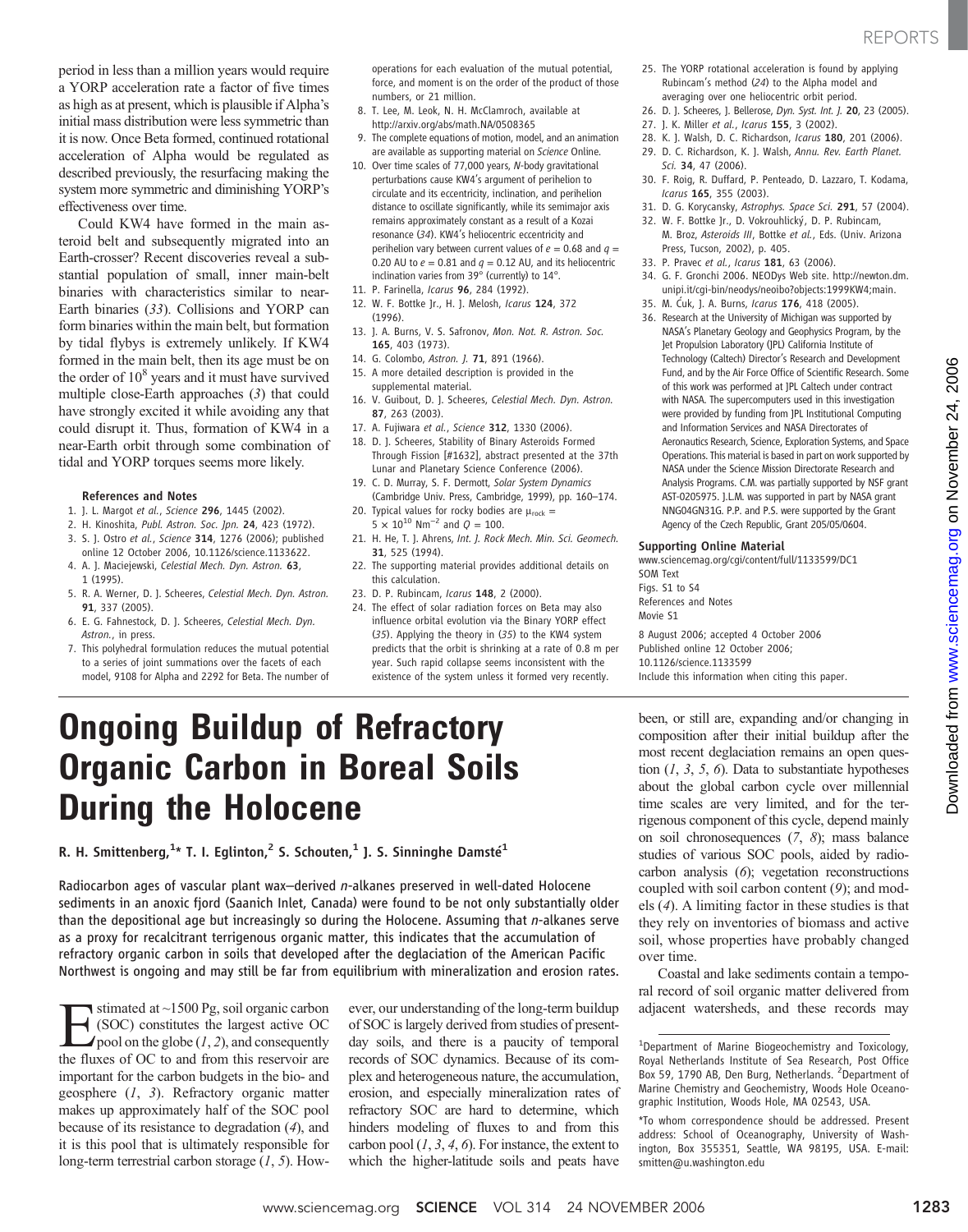## REPORTS

provide insight into past changes in the refractory SOC pool. We examined sediments of Saanich Inlet, Canada (10), which contain a high-temporal-resolution record spanning the late Holocene, lying above a less-well-resolved early Holocene sequence and late Pleistocene glaciomarine deposits. Because of high sediment accumulation rates (11) and permanent anoxic bottom-water conditions, the sedimentary organic matter and the sediment structure have been well preserved (10, 12), enabling annual dating of the core back to  $~6000$  years before the present (yr B.P.) by means of varve counting (13). We analyzed the distribution, stable carbon isotopic composition, and radiocarbon composition of vascular plant–derived long-chain *n*-alkanes from seven well-dated laminated sediment layers ranging from recent to 5500 yr B.P. (14), as well as layers just below the well-dated section and a late Pleistocene layer (Table 1). Both the stable carbon isotopic  $(\delta^{13}C)$  compositions (table S1) and the distribution of the  $n$ -alkanes (Fig. 1), as reflected in the carbon preference index (CPI) (Table 1), suggest that they are predominantly derived from  $C_3$  vascular plant material, admixed with

**Fig. 1.** Measured and modeled distribution and  $\delta^{13}$ C values of the n-alkane fraction from the sediment interval corresponding to 2533 to 2702 yr B.P. as a representative of the studied samples. Numbers beginning with n refer to carbon chain length. The modeled data represent the outcome of a mixing model with a fossil (10%) and contemporary vascular plant source (90%) with estimated  $\delta^{13}$ C and CPI end-member values (14). Because the model is a simplification of reality, a perfect fit cannot be reached with just two end-members. However, the proportions used give a reasonable estimate. ‰, per mil.

some fossil alkanes of petrogenic origin, such as from weathering of sedimentary rocks (14, 15). This is in agreement with earlier observations in the Fraser River basin (16) near Saanich Inlet. There is a preponderance of evidence that longchain  $n$ -alkanes are resistant to degradation (17, 18), and previous studies indicate that they can serve as a proxy for the refractory SOC pool (19, 20). The reasons for their recalcitrance, and that of the majority of SOC, may be that they are intimately associated with the mineral fraction  $(2, 3, 21, 22)$ . The specific surface area of minerals appears to play an important role in OC preservation, with adsorption providing some sort of physical protection against water-soluble microbial enzymes. Such protection may also be provided by the hydrophobic nature of (humified) organic matter or by micropores within soil aggregates (3). Low temperatures and low-oxygen conditions related to waterlogging also decrease OC degradation (3).

The major sources of terrigenous sediment that enters Saanich Inlet are the nearby Cowichan River and the large Fraser River across the Strait of Georgia; this sediment is augmented by material discharged from local streams (11).



Soils in the watersheds of these rivers should thus be the main source of the terrigenous OC, and thereby n-alkanes, in the Saanich Inlet sediments (19). Erosion of the land surface in British Columbia has continued unabated since the last deglaciation, with a dominance of secondary remobilization of Quaternary sediments over primary denudation (23). Because of high flows during the spring freshets and the high topographic relief of the region, most of the finegrained sediment (silt and clay), and thereby the bulk of eroded SOC (2), experience a relatively short residence time within the river systems (24). Intermediate reservoirs that would delay incorporation of the soil carbon signal into the marine sedimentary record are therefore of limited importance. Besides being derived from soil organic matter, sedimentary n-alkanes may also be derived directly from living vegetation, typically transported by wind after ablation of the leaf waxes (25). Substantial amounts of contemporary n-alkanes from fresh vegetation would result in distinctly higher radiocarbon contents of the odd– carbon-numbered  $C_{27}-C_{31}$  *n*-alkanes deposited after aboveground nuclear weapons testing as compared to "pre-bomb" material. This is not the case (Table 1), which suggests that a direct input from vegetation plays a minor role.

When the calibrated ages of the odd  $C_{27}-C_{31}$ n-alkanes are compared with the varve ages of the laminated sediments, it is immediately apparent that there is a discrepancy between these two ages and that this discrepancy increases toward the present (Fig. 2). Such a trend was not observed in marine-derived biomarkers in the same setting  $(26)$ , indicating that this is clearly a different, exclusively terrigenous signal. For the laminated section, linear regression between the sediment age and the sediment–nalkane age offset yields a squared correlation coefficient  $(R^2)$  of 0.68. The outlier at ~500 yr B.P. may reflect heterogeneities in the nature of the eroded material: Possibly this sample contained an anomalously large fraction of fresh vascular plant detritus. When this outlier is excluded, the  $R^2$  increases to 0.98. Three properties of the

Table 1. Radiocarbon content, calibrated age, and other properties of sedimentary n-alkanes (odd C<sub>27-31</sub>). cal, calendar.

| Sediment age<br>(varve-based) $(18)$ | <i>n</i> -Alkanes $\Delta^{14}$ C<br>$(\pm 8\%)$ | Calibrated age<br>(cal yr B.P.) $*$ | Concentration<br>(μg/g dry sediment) | CPI <sup>+</sup> | <b>Fossil fraction</b><br>$(\pm 5\%)\ddagger$ |
|--------------------------------------|--------------------------------------------------|-------------------------------------|--------------------------------------|------------------|-----------------------------------------------|
| 1984-1998 A.D.                       | $-458$                                           | 5473 (5599) 5730                    | 4.4                                  | 2.7              | 25                                            |
| 1932-1950 A.D.                       | $-464$                                           | 5606 (5657) 5844                    | 3.1                                  | 4.1              | 10                                            |
| $568 - 465 B.P.$                     | $-417$                                           | 4828 (4854) 4893                    | 2.8                                  | 4.3              | 10                                            |
| 1111-977 B.P.                        | $-498$                                           | 6234 (6290) 6354                    | 2.1                                  | 4.9              | 10                                            |
| 2330-2520 B.P.                       | $-538 \pm 40$                                    | 6666 (6997) 7388                    | 2.2                                  | 4.7              | 10                                            |
| 2707-2533 B.P.                       | $-546$                                           | 7131 (7215) 7285                    | 1.8                                  | 4.8              | 10                                            |
| 3600-3500 B.P.                       |                                                  |                                     | 1.8                                  | 4.1              | 10                                            |
| 4940-4840 B.P.                       | $-626$                                           | 8476 (8617) 8948                    | 0.8                                  | 4.8              | 10                                            |
| 6300-6500 B.P.                       | $-701 \pm 95$                                    | 10132 (11120) 12339                 | 2.2                                  | 4.0              | 15                                            |
| 11500-13000 B.P.II                   | $-806 \pm 41$                                    | 15256 (15724) 16374                 | 1.6                                  | 4.0              | 15                                            |

\*The calibrated age ranges are 1s confidence intervals. The age in parentheses has the highest probability.  $\uparrow$ CPI = 0.5 ×[(C<sub>25</sub> + C<sub>27</sub> + C<sub>27</sub> + C<sub>23</sub>) + (C<sub>27</sub> + C<sub>29</sub> + C<sub>33</sub>)*J*/(C<sub>26</sub> + C<sub>28</sub> + C<sub>38</sub>)  $\downarrow$  C<sub>26</sub>  $C_{32}$ ). The average chain length for  $C_{25}$ -C<sub>35</sub> is 28.8  $\pm$  0.3 for all samples.  $\pm$  extrapolated using the sedimentation rate of varve-counted sediment above (13). llGlaciomarine silty clay deposited during late deglaciation. The minimum age is based on radiocarbon-dated above-lying sediment (13) and the maximum age on the timing of glacial retreat (27).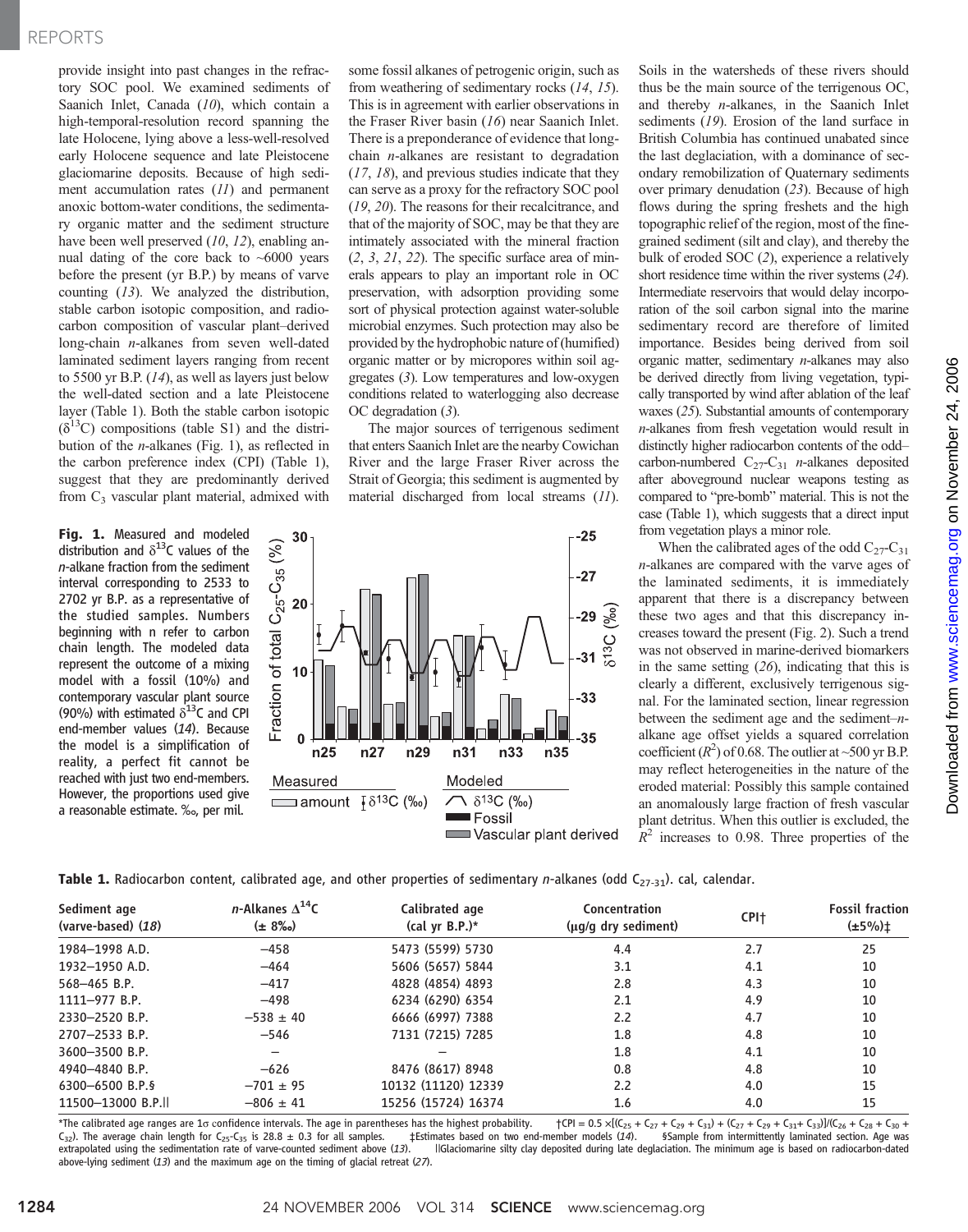regression line are notable: (i) the correlation is linear; (ii) the calculated intercept age (that is,  $n$ alkane  $\text{age} = \text{calendar age}$ ) is similar to the time of deglaciation of the area, between 14,000 and 11,500 yr B.P.  $(27)$ ; and (iii) the age offset of 5500 years in the youngest sediments represents about half of the Holocene time span.

The CPI, in conjunction with the  $\delta^{13}$ C values of the individual  $n$ -alkanes, can be used to estimate the relative contribution of fossil (radiocarbondead) and Holocene-aged soil n-alkanes (14, 28) (Table 1 and supporting online text). Recalibration to calendar ages after correction of the *n*-alkane  $\Delta^{14}$ C value for fossil inputs produces Holocene-sourced  $n$ -alkane ages (Fig. 2). The intercept of the regression line comes closer toward the real onset of the Holocene at 11,500 yr B.P. (27). At that time, the entire region became vegetated, although plants had already established themselves in the lowlands of the area as early as 13,500 yr B.P., as evidenced from radiocarbon-dated wood fragments in the Fraser moraines (27). The fossil-corrected nalkane ages from the older nonlaminated sediments are in agreement with our interpretation. However, uncertainties in dating the  $n$ -alkanes and the sediments, together with uncertainties in fossil alkane estimates, make an interpretation of these data tentative, and we therefore refrain from drawing any further inferences from them.

The average age offset of the odd  $C_{27}-C_{31}$  nalkanes of the pre-bomb sediment after a correction for 10% fossil alkanes is ~4700 years (Fig. 2), whereas an equal contribution of  $n$ alkanes aged from 0 to 11,000 yr B.P. would have resulted in an average age offset of 5500 years. This bias toward younger  $n$ -alkane ages

 $\mathbf{0}$ 

 $\mathbf{0}$ 

 $\overline{2}$ 

BP)

cal  $\overline{\mathbf{4}}$ (Ka

age 6

Sediment

8

 $10$ 

 $12$ 

Ŵ. Measured

1000

2000

Corrected for fossil fraction

3000

Fig. 2. Age offset between odd– carbon-numbered  $C_{27}$ - $C_{31}$  n-alkanes and sediments. Black diamonds represent offsets calculated with calibrated n-alkane ages given in Table 1. Error bars denote age uncertainty  $(1\sigma)$  after calibration. The data point at ~500 yr B.P. was not used for the regression line. Gray dots represent age offsets of Holocene-aged soilderived n-alkanes with the sediments after correcting for the fossil fraction given in Table 1. The grayshaded areas around the nonlaminated fossil-corrected values represent their uncertainty based on the original <sup>14</sup>C value uncertainties and age constraints. Ka cal BP, thousands of calendar years before the present.

suggests that, as expected, some loss of refractory soil carbon by either mineralization or erosion must have occurred, although it is equally feasible that younger topsoils are preferentially eroded as compared to older and more deeply buried material. Regardless, it is evident that the average n-alkane ages have been increasing in a near-linear fashion toward the present, strongly suggesting that any loss due to erosion or mineralization is still largely outpaced by the accumulation.

An alternative scenario that would produce the observed  $n$ -alkane age profile while allowing for substantially higher erosion and/or mineralization rates is one of continuously decreasing terrestrial primary productivity toward the present. In that case, the stock and concentration of n-alkanes in the drainage basin should diminish, whereas a more steady-state primary production and ongoing accumulation would be reflected by an increasing flux to the Saanich Inlet sediments toward the present. By using varve thickness data  $(13)$  in combination with wet bulk density and porosity data (10, 12, 13), we estimated the sediment accumulation rates (Fig. 3) in the laminated section. The accumulation rates of the odd  $C_{27}-C_{31}$  *n*-alkanes to the sediment were then determined from their concentrations (Table 1). The fluxes of the Holocene-aged  $n$ -alkanes show an increasing trend toward the present, whereas this is not the case for the bulk sediment accumulation rate. This implies that the primary cause of the increasing odd  $C_{27}-C_{31}$  *n*-alkane accumulation rate in the sediment must be a growing concentration of  $n$ -alkanes within the sediment load, which is consistent with a buildup of terrigenous OC in the area. Postdepositional degradation of n-alkanes within the Saanich Inlet sediment does not appear to be an important factor (12, 17).

Although this study was done using longchain  $n$ -alkanes only, the observed trends are probably valid for a larger range of refractory vascular plant–derived organic compounds  $(17, 18)$ . These findings indicate that the refractory SOC pool of the Pacific Northwest is still increasing as a long-term response to the last deglaciation. Ongoing accumulation of refractory OC may be a broader phenomenon in boreal soils, or even in other biomes worldwide. However, similar studies to those undertaken here would be needed to verify this, because factors such as mineralogy, climate, and cultivation have an impact on the decomposition and preservation of all organic matter fractions, including the recalcitrant pool (3). Although our results appear to contradict some studies using natural  $^{13}$ C labels (29) that find no evidence of a highly recalcitrant soil carbon pool, they corroborate other findings of old radiocarbon ages of refractory carbon fractions and  $n$ -alkanes in a large array of soils  $(4, 6, 20, 30, 31)$  and suggest that the turnover time of this carbon pool is 10,000 to 100,000 years or more and not 1000 to 10,000 years as is often used in soil carbon models (4). These findings challenge the notion that the current production of refractory organic matter is balanced by decomposition and erosion after a few thousand years, as inferred via



6

 $0.0$ 

Intermittently

Glaciomarine

sediment

laminated sediment

 $n$ -alkane accumulation rate ( $\mu$ g/cm<sup>2</sup>/yr)  $0.0$ 



Fig. 3. n-Alkane and sediment accumulation rates of the laminated section of Saanich Inlet. Solid line, sediment; stippled black line, fossil n-alkanes; stippled gray line, Holocene (soil) n-alkanes. n-Alkane accumulation rates were calculated based on varve thickness (13), wet bulk density (10), and porosity data and modeling (10, 11, 13), together with the concentrations and estimated fossil fraction of the n-alkanes listed in Table 1.